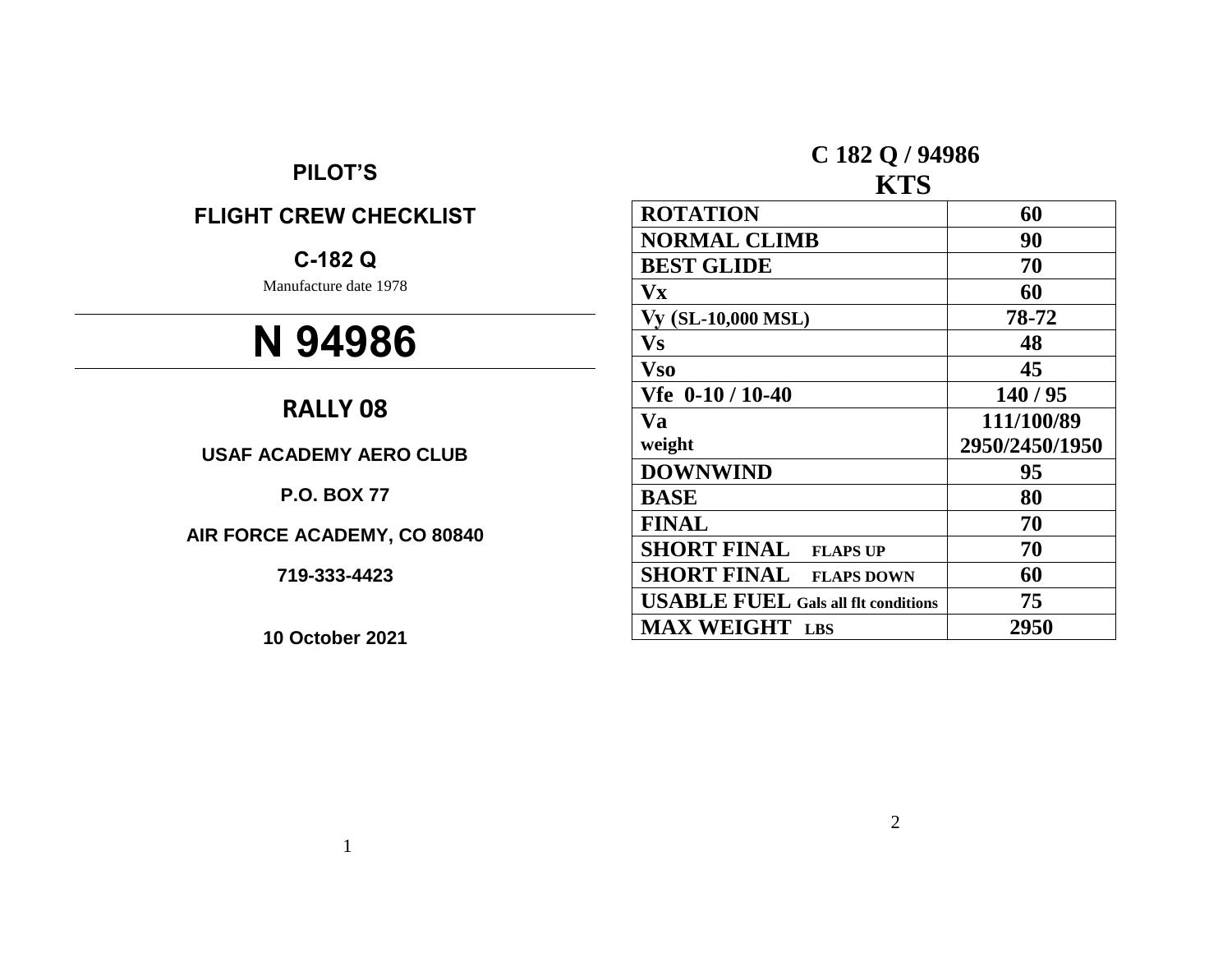# **INTERIOR INSPECTION**

| 1. Hobbs & Engine Tach readings ------------------ VERIFY        |  |
|------------------------------------------------------------------|--|
| 2. Required Documents ---------------------------- ON BOARD      |  |
| 3. CO Detector Exp. Date & Color ------------------ CHECK        |  |
|                                                                  |  |
|                                                                  |  |
|                                                                  |  |
| 7. Avionics Master Switch ---------------------------------- OFF |  |
| 8. Control Wheel Lock ------------------------------- REMOVE     |  |
|                                                                  |  |
|                                                                  |  |
| 11. Master Switch - (remove pitot cover first) ------------ ON   |  |
|                                                                  |  |
|                                                                  |  |
| 14. Landing Light ------------------------ CHECK, THEN OFF       |  |
| 15. Pitot Heat ------------------------------- CHECK, THEN OFF   |  |
| 16. Nav/Beacon/Strobe Lights --------- CHECK, THEN OFF           |  |
| 17. Stall Warning Horn ---------------- CHECK OPERATION          |  |
|                                                                  |  |
|                                                                  |  |
| 21. Alternate Static Air ------------------ CHECK, THEN OFF      |  |
| 21. Elevator Trim ------------------------ SET FOR TAKE OFF      |  |
|                                                                  |  |
|                                                                  |  |
|                                                                  |  |
|                                                                  |  |

# **EXTERIOR INSPECTION**

## **LEFT SIDE**

| 2. Baggage Door ------------------------- CLOSED & LOCKED   |  |
|-------------------------------------------------------------|--|
|                                                             |  |
| 4. Left Fuselage & Bottom ----------------------- CONDITION |  |

## **EMPENNAGE**

#### **LEFT SIDE**

| 1. Vertical Stabilizer ----------------------------- CONDITION |  |
|----------------------------------------------------------------|--|
| 2. Horizontal Stabilizer ----------------------------CONDITION |  |
|                                                                |  |
| • Movement & Stops ---------------------------- CHECK          |  |
| • Security (cable & hinges) --------------------- CHECK        |  |
|                                                                |  |
| 5. VOR Antenna ---------------------------------- CONDITION    |  |
|                                                                |  |
| • Movement & Stops ------------------------------- CHECK       |  |
| Security (cable & hinges) ----------------------- CHECK        |  |
|                                                                |  |

## **RIGHT SIDE**

| • Movement & Stops ------------------------------- CHECK        |  |
|-----------------------------------------------------------------|--|
| • Security (cable & hinge) -------------------------- CHECK     |  |
| • Trim Tab (alignment) --------------------------- CHECK        |  |
| 9. Vertical Stabilizer ------------------------------ CONDITION |  |
| 10. Horizontal Stabilizer --------------------------- CONDITION |  |
|                                                                 |  |

## **RIGHT MAIN LANDING GEAR**

| 3. Tire Condition & Inflation ------------------------ CHECK |  |
|--------------------------------------------------------------|--|
| 4. Wheel Hub Nut & Pin ------------------------------ CHECK  |  |

#### 4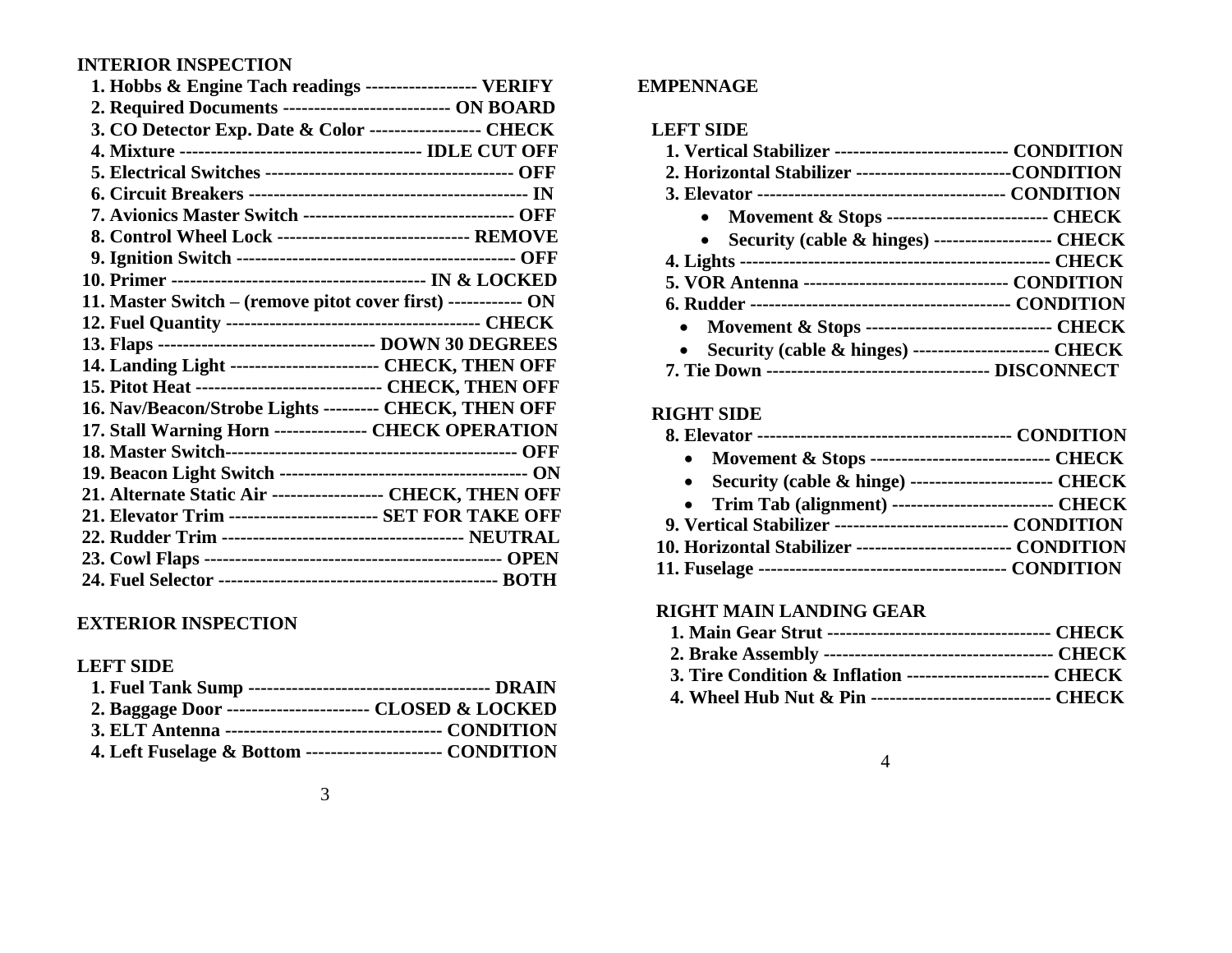#### **RIGHT WING**

| 2. Flap ------------------------- CONDITION & MOVEMEN         |
|---------------------------------------------------------------|
| Tracks & Roller------------------------ CONDITION             |
| <b>Control Rod --------------------------------- SECURE</b>   |
| 3. Aileron -------------------- CONDITION & MOVEMENT          |
| • Hinges & Control Rod --------------------- SECURE           |
|                                                               |
| 5. Leading Edge ----------------------------------- CONDITION |
| 6. Under Surface of Wing & Strut ----------- CONDITION        |
|                                                               |
| 8. Fuel Quantity ------------------------- CHECK VISUALLY     |
|                                                               |
| 10. Top of Wing & Antennas ------------------- CONDITION      |
|                                                               |

#### **NOSE**

| 1. Windshield ------------------------ CONDITION & CLEAR        |                                                                |
|-----------------------------------------------------------------|----------------------------------------------------------------|
| 2. Cowling Fasteners ---------------------------------- SECURE  |                                                                |
|                                                                 |                                                                |
| 4. Spinner & Propeller --------------------------- CONDITION    |                                                                |
| 5. Engine Cooling Air Inlets --------------------------- CLEAR  |                                                                |
|                                                                 |                                                                |
| 7. Landing Light --------------------------------- CONDITION    |                                                                |
| 8. Carburetor Air Filter ------------------------ CONDITION     |                                                                |
| 9. Nose Gear Strut --------------------------------EXTENTION 3" |                                                                |
|                                                                 | <b>Steering Rods ---------------------------------- SECURE</b> |
|                                                                 | <b>Shimmy Dampener -------------------- CONDITION</b>          |
| 10. Tire Inflation & Condition ------------------------ CHECK   |                                                                |
|                                                                 |                                                                |
|                                                                 |                                                                |
|                                                                 |                                                                |
| 14. Fuel Strainer Knob -------------------- PULL 4 SECONDS      |                                                                |
| 15. Oil Quantity --min 10 qts --------------------------- CHECK |                                                                |
|                                                                 |                                                                |
|                                                                 |                                                                |
|                                                                 |                                                                |

### **LEFT WING**

| 1. Fuel Quantity --------------------------- CHECK VISUALLY     |
|-----------------------------------------------------------------|
|                                                                 |
| 3. Top of Wing & Antennas ------------------------ CONDITION    |
|                                                                 |
|                                                                 |
|                                                                 |
| 7. Stall Warning Horn ----------------- CHECK OPERATION         |
|                                                                 |
| 9. Under Surface of Wing & Strut ---------------- CONDITION     |
| 10. Wing Leading Edge ------------------------------- CONDITION |
|                                                                 |
| 13. Aileron ------------------------ CONDITION & MOVEMENT       |
| • hinges & control rod ---------------------------- SECURE      |
| 14. Flap ---------------------------------- CONDITION & SECURE  |
| track & roller ------------------------------- CONDITION        |
| $\bullet$                                                       |

#### **LEFT MAIN LANDING GEAR**

| 3. Tire Inflation & Condition ------------------------------ CHECK |  |
|--------------------------------------------------------------------|--|
|                                                                    |  |
|                                                                    |  |
| 6. Aircraft ---------------------------- ROLL FORWARD 1 FOOT       |  |
|                                                                    |  |

#### **PASSENGER BRIEFING**

- **1. Use of Seat Belt & Shoulder Harness**
- **2. Operation of Fresh Air Vents**
- **3. Latching of Doors & Windows**
- **4. Location of Exits**
- **5. Location of Survival Equipment**
- **6. Emergency Procedures**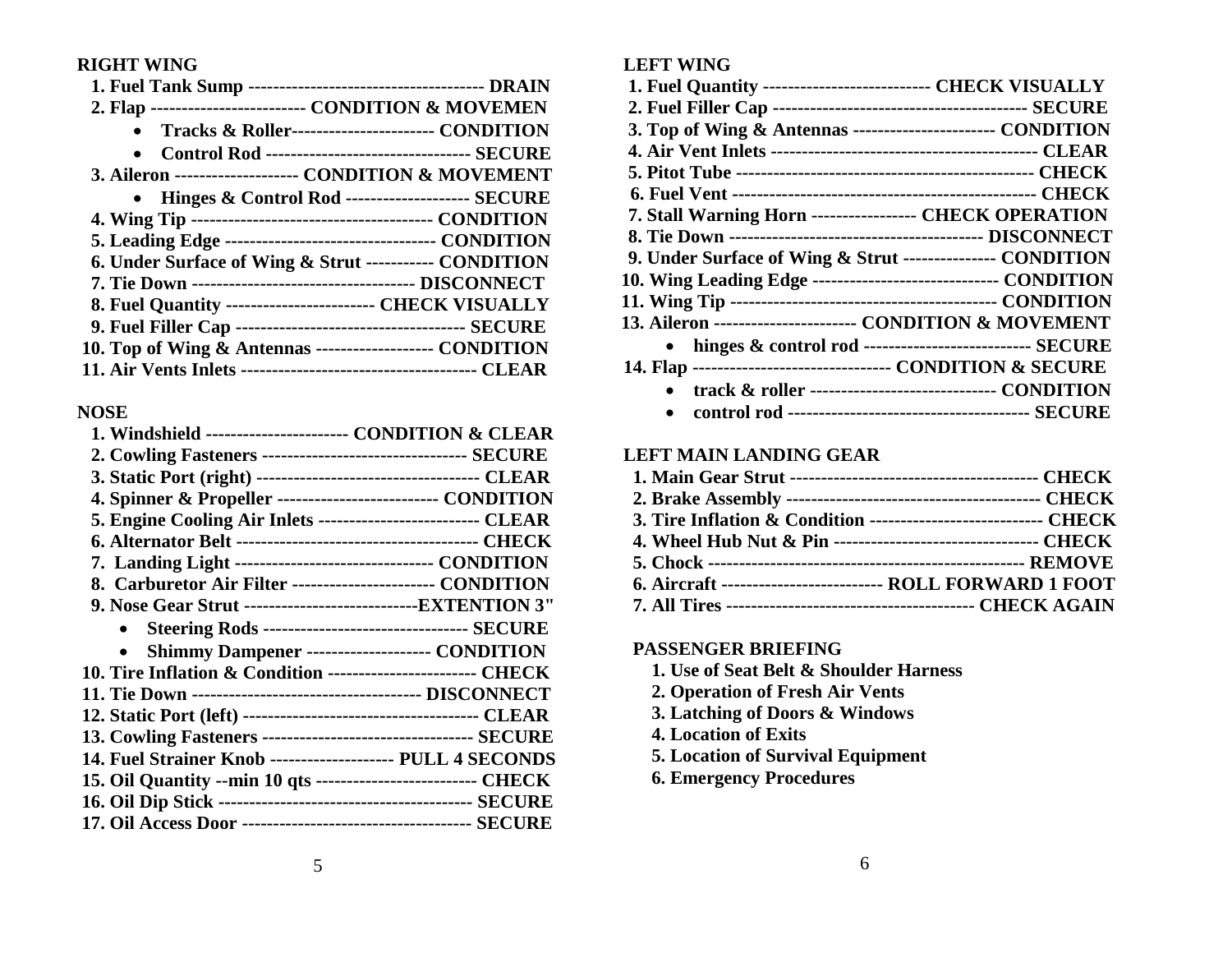# **BEFORE STARTING ENGINE**

| 1. Seats & Seat Belts -------------------- ADJUST & SECURE |  |
|------------------------------------------------------------|--|
| 2. Flight Controls ------------------------ FREE & CORRECT |  |
|                                                            |  |

### **NORMAL START**

|                                                                                                                | 2. Prop ----------------------------(full forward)---- HIGH RPM |
|----------------------------------------------------------------------------------------------------------------|-----------------------------------------------------------------|
|                                                                                                                |                                                                 |
|                                                                                                                |                                                                 |
|                                                                                                                |                                                                 |
|                                                                                                                |                                                                 |
|                                                                                                                |                                                                 |
|                                                                                                                |                                                                 |
| 그 그 사람들은 그 사람들은 그 사람들은 그 사람들을 지르며 그 사람들을 지르며 그 사람들을 지르며 그 사람들을 지르며 그 사람들을 지르며 그 사람들을 지르며 그 사람들을 지르며 그 사람들을 지르며 |                                                                 |

**release when engine starts**

**if engine fails to start within 10 blades, stop cranking and allow starter to cool for 2 minutes.**

| HOT START =================================                     |
|-----------------------------------------------------------------|
|                                                                 |
| 2. Throttle -----------------------------    Pump Once, OPEN 1" |
|                                                                 |
|                                                                 |
|                                                                 |
|                                                                 |
|                                                                 |
|                                                                 |

| 9. Oil Pressure / Suction ------------------------------- CHECK |  |
|-----------------------------------------------------------------|--|
|-----------------------------------------------------------------|--|

# **AFTER ENGINE START**

| 3. Mixture ----------------------- LEAN 1" (above 5000' MSL) |
|--------------------------------------------------------------|
|                                                              |
|                                                              |

| 6. Transponder (1200 / 0245) ---------------------------------- SET |  |
|---------------------------------------------------------------------|--|
| 7. ATIS / ASOS -------------- WEATHER/RUNWAY INFO                   |  |

## **TAXI**

| 1. Obtain Taxi Clearance or announce on CTAF               |  |
|------------------------------------------------------------|--|
|                                                            |  |
| 3. Control Surfaces --------- (according to wind) POSITION |  |
|                                                            |  |

#### **RUN UP**

| 3. Mixture -------------------------- LEAN FOR MAX POWER       |
|----------------------------------------------------------------|
| <b>Above 5000' MSL</b>                                         |
| 4. Suction / Engine Instrument ------------------------- CHECK |
| 5. Alternator - (Voltage Low Light ON/OFF)------- CHECK        |
|                                                                |
|                                                                |
| Check right first, 150 max drop / 50 max diff.                 |
|                                                                |
| man press-increase/RPM-decrease/oil press-decrease             |
| 9. Throttle -------------------IDLE CHECK, THEN 1000RPM        |
| smooth engine operation                                        |
| idle rpm                                                       |
| oil pressure                                                   |
| 10. Mixture ----------------------- ENRICHEN 1 FULL TURN       |
| 11. Flight Instruments -------------------------- CHECK & SET  |
| 12. Nav Instruments ------------------------------- SET COURSE |
| 13. Departure Procedure ------------------------------ REVIEW  |
| 14. Emergency Procedures ---------------------------- REVIEW   |
| 15. Doors & Windows ------------------ CLOSED & LOCKED         |

## **BEFORE TAKEOFF**

|--|--|--|--|--|--|--|--|

**2. Obtain takeoff clearance or announce on CTAF**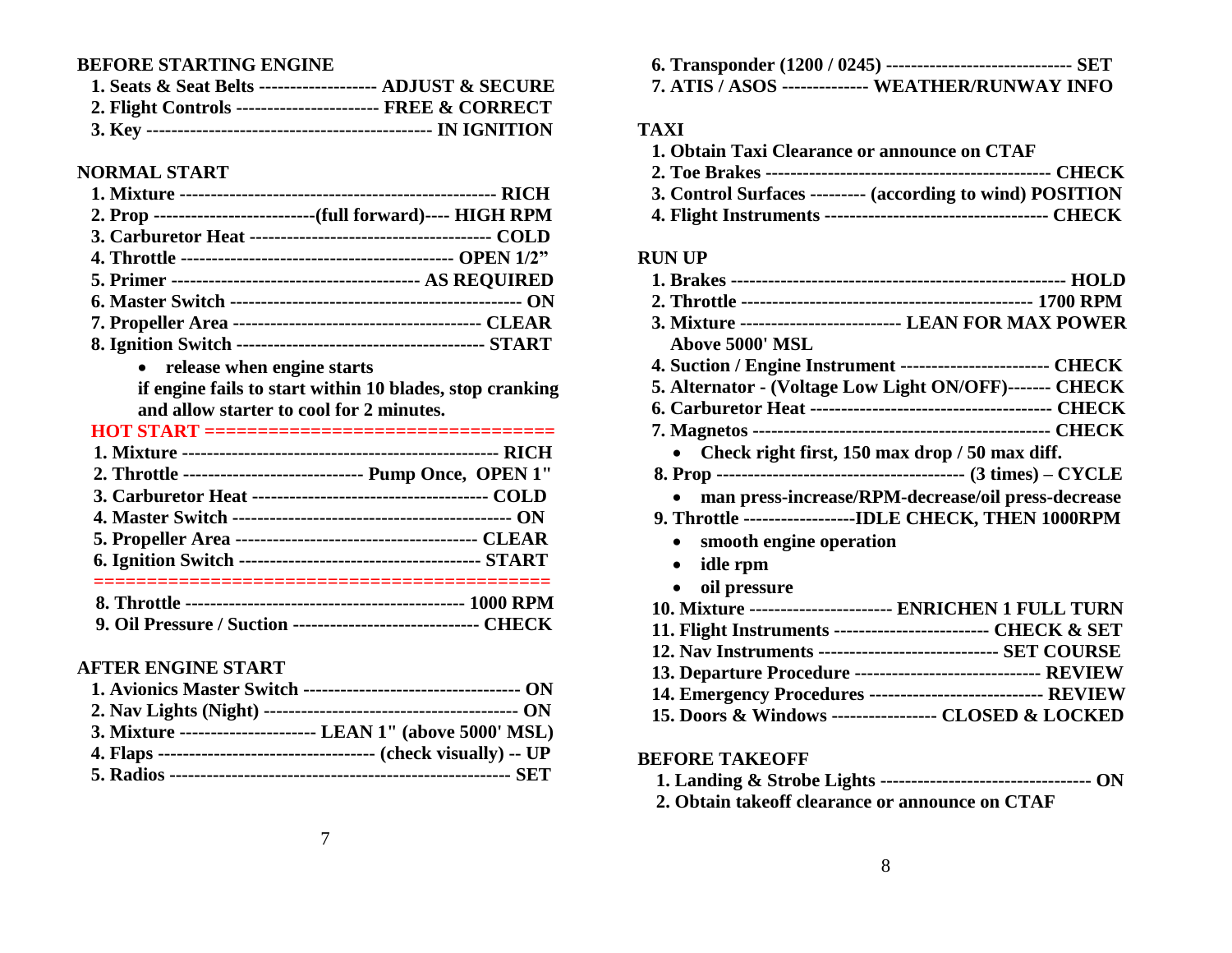#### **NORMAL TAKEOFF**

| 3. Power --------- THROTTLE FULL OPEN & 2400 RPM               |  |
|----------------------------------------------------------------|--|
| 4. Oil Pressure / Airspeed -------------- CHECK                |  |
|                                                                |  |
| 6. Normal Climb Speed ---------------------------------- 90KTS |  |

#### **SHORT FIELD TAKEOFF**

| 4. Power ----------THROTTLE FULL OPEN & 2400 RPM                        |  |
|-------------------------------------------------------------------------|--|
|                                                                         |  |
|                                                                         |  |
| 7. Elevator Control------------------- SLIGHTY TAIL LOW                 |  |
|                                                                         |  |
| until obstacles are cleared, then climb at Vy-72 to<br>normal climb 85K |  |
|                                                                         |  |

**9. Flaps ------------------- RETRACT INCREMENTALLY**

#### **SOFT FIELD TAKEOFF**

| 4. Throttle as necessary to keep rolling |  |
|------------------------------------------|--|

- **5. Elevator Control --------------------------------FULL BACK**
- **6. Power ------------THROTTLE FULL OPEN**
	- **when aligned with the runway**
- **7. Elevator Control -------------------------------------- RELAX**
	- **after nose wheel is clear of the ground**
- **8. oil pressure / airspeed**
- **9. When Airborne Level off immediately and accelerate** 
	- **using ground effect, climb at Vx-60 until obstacles are cleared, then climb at Vy-72 to normal climb 90K**

| 10. Flaps --------------------- RETRACT INCREMENTALLY        |  |  |
|--------------------------------------------------------------|--|--|
| 11. Power --------------------------- Man Press 23" RPM 2400 |  |  |

#### **ENROUTE**

#### **CLIMB**

| 2. Power ----------------------- MAN PRESS 23" & 2400 RPM         |  |
|-------------------------------------------------------------------|--|
| 3. RPM / Oil Pressure / Temp -------------------------- CHECK     |  |
|                                                                   |  |
|                                                                   |  |
| 6. Cowl Flaps ---------------------------------- OPEN as required |  |

#### **CRUISE**

- **1. Man Press / RPM ------------------------------ 19" 2300rpm**
	- **No more than 75%; 65% power for best fuel econ, refer to POH**
- **2. Mixture ------------------------------ LEAN AS REQUIRED**
	- **WARNING: Improper leaning procedures will greatly reduce endurance**
- **3. Trim ---------------------------------------------------- ADJUST**
- **4. Engine Instruments ---------------------------------- CHECK**
- **5. Flight Instruments ----------------------------------- CHECK 6. Cowl Flaps ------------------------------ CLOSE as required**

#### **DESCENT**

| 2. Carburetor Heat ----------------------------- AS REOUIRED      |  |
|-------------------------------------------------------------------|--|
| 3. Throttle / Prop ----------------------------------- AS DESIRED |  |
| 4. Mixture --------------------------------- RICH AS REQUIRED     |  |
|                                                                   |  |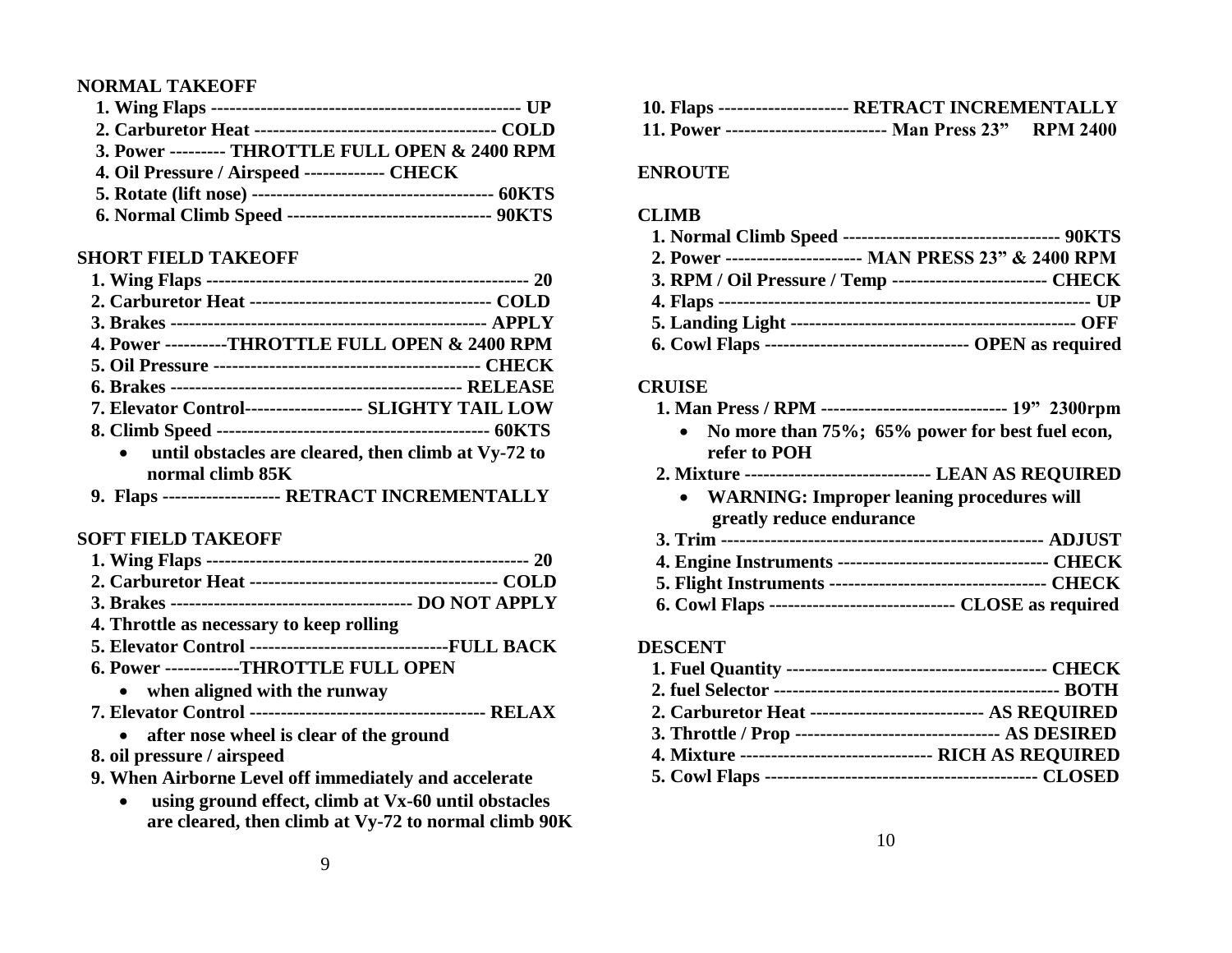#### **LANDING**

#### **BEFORE LANDING**

| 3. Power ------ THROTTLE AS REQ / PROP HIGH RPM                 |  |
|-----------------------------------------------------------------|--|
| 4. Mixture ----------------------------- RICH AS NECESSARY      |  |
|                                                                 |  |
| 6. Cowl Flaps -------------------------------- OPEN as required |  |
| 7. Seat Belt & Shoulder Harness --------------------- FASTEN    |  |

#### **NORMAL LANDING**

| $--- 60KTS$ (flaps down)                                |
|---------------------------------------------------------|
| 2. Touchdown ----------------- ON MAIN WHEELS FIRST     |
| 3. Landing Roll ------- LOWER NOSE WHEEL GENTLY         |
| 4. Braking --------------------------- MINIMUM REQUIRED |

#### **GO-AROUND**

| JV-ARVUID |                                                    |  |
|-----------|----------------------------------------------------|--|
|           | 1. Power ----------- THROTTLE FULL OPEN / 2400 RPM |  |

- **2. Carburetor Heat --------------------------------------- COLD**
- **3. Flaps Retract ------------------------------------------------- 20**
- **4. Establish Climb Attitude ---------------- Vx-60 then climb Vy-72, accelerate to 90K**
- **5. Flaps -------------------- RETRACT INCREMENTALLY 6. Power -------------------------- Man Press 23" RPM 2400**

#### **TOUCH AND GO**

| 2. Power --------- THROTTLE FULL OPEN & 2400 RPM            |  |
|-------------------------------------------------------------|--|
|                                                             |  |
|                                                             |  |
|                                                             |  |
| 6. Power --------------------------- Man Press 23" 2400 RPM |  |

#### **SHORT FIELD LANDING**

| $--- 60KTS$ (flaps down)                                      |
|---------------------------------------------------------------|
| 2. Throttle ---------------------------------- REDUCE TO IDLE |
| 3. Touchdown ----------------------- MAIN WHEELS FIRST        |
|                                                               |

 **5. Brakes ------------------------------------ APPLY HEAVILY** 

#### **SOFT FIELD LANDING**

| $---60KTS$ (flaps down)                                 |  |
|---------------------------------------------------------|--|
|                                                         |  |
| To touchdown on main wheel as softly as possible        |  |
| 3. Landing Roll ------- LOWER NOSE WHEEL GENTLY         |  |
| • As late as possible                                   |  |
| 4. Elevator Control ------ (speed permitting) FULL BACK |  |
|                                                         |  |
|                                                         |  |
|                                                         |  |
| AFTER LANDING                                           |  |

### **1. Cowl Flaps ----------------------------------------------- OPEN 2. Carburetor Heat ------------------------------------------ OFF 3. Landing Light / Strobes --------------------------------- OFF 4. Flaps ---------------------------------------------------------- UP**

**5. Obtain Taxi Clearance or Announce of CTAF**

12